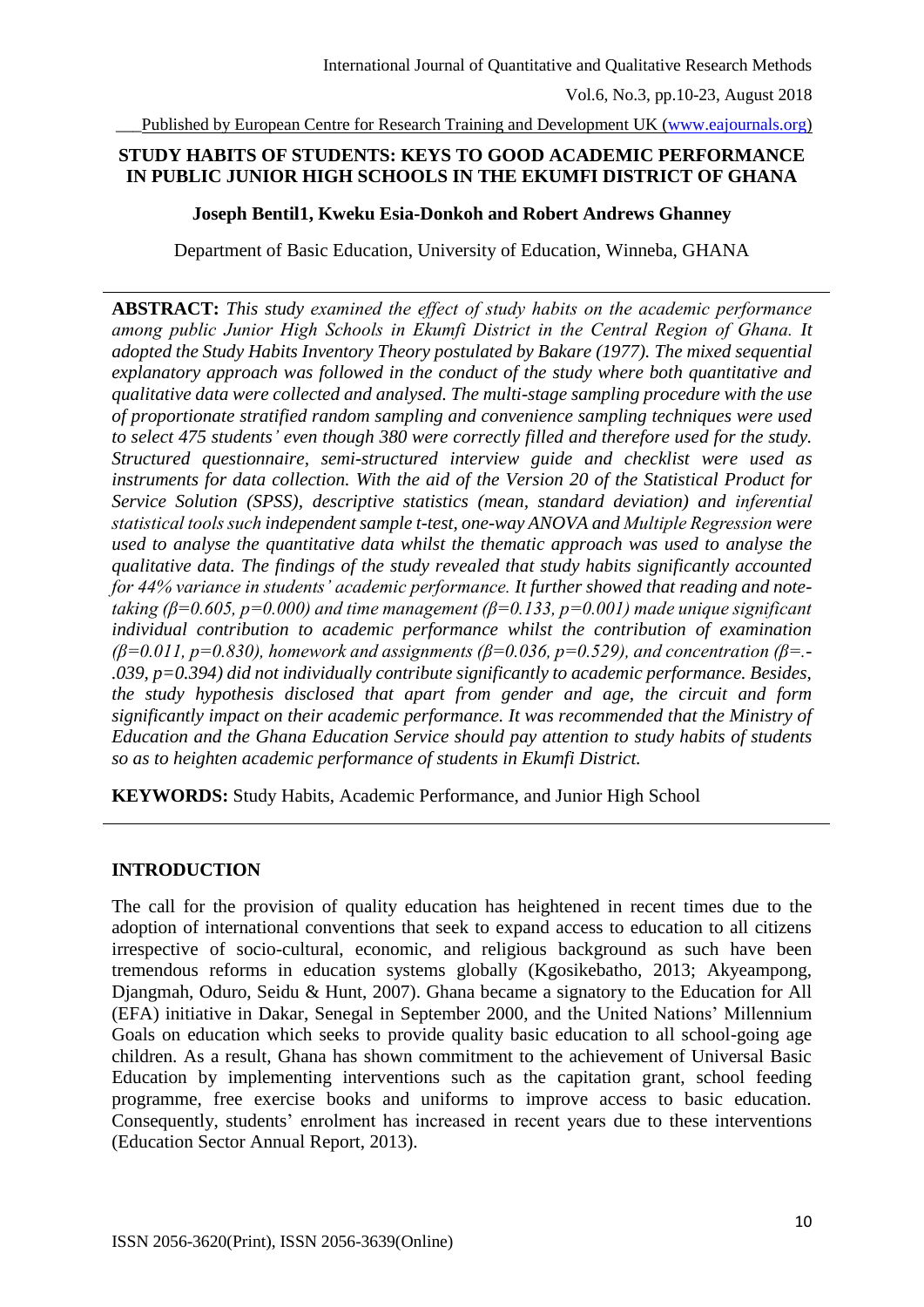Published by European Centre for Research Training and Development UK [\(www.eajournals.org\)](http://www.eajournals.org/)

However, scholars are convinced that it is not enrolment per se, but rather the quality of education and learning outcomes that is more strongly linked with a country's economic development (Hanushek & Wobmann, 2009). Intuitively, it could be concluded that increase in enrolment is necessary but an insufficient indicator of education success. According to Ampofo and Osei-Owusu (2015), academic achievement is one of the key defining indicators of student educational success. This assertion implies that poor academic performance of students is evident of lack of necessary capacities for socio-economic progress and personal fulfillment. It could be inferred from the above views that students' academic achievement is a measure of quality education and the key to a country's progress.

Extant literature has documented various factors which either bolster or throttle the academic performance of students. In their study, Tshabalala and Ncube (2013) observed that inadequate instructional materials, inappropriate teaching methods, teachers self-motivation and lack of funds strongly affect the academic performance of students. Consistent with this revelation, Nyaboga, Bosire and Ajowi (2016) unveil internal and external classroom factors to affect students academic performance. According to these scholars, internal factors such as teacher competency, class size, inadequate teaching and learning materials, and teacher motivation influences students academic performance. Scrutiny of the above factors indicates that most of them are beyond the control of students. For instance, school-related factors such as supervision and class size are determined by policies which students do not control. What students have control over is their study habits (Gettinger & Seibert, 2002). Romeo (2006) concurs that students cannot learn simply by being told what to do or by watching others but rather they have to practice studying habitually. He stressed that students' success hinges on their effectiveness, efficiency and concentration on studying and these are affected by the learning materials they use and the way they use it. Implicitly, it could be said that even though learning resources are vital to students' success, it hinges on the energy expended by students to study where they apply learning resources to their studies.

Cardelle-Elawar and Nevin (2003) expound that study habit refers to the conscious and purposeful use of one's cognitive skills, feelings, and actions to maximize the learning of knowledge and skills for a given task and set of conditions. Cardelle-Elawar and Nevein (2003) consider study habit as the application of an individual's intelligence, emotions, and activities towards the acquisition of knowledge and skills to accomplish an assignment. Logically, effective study habit is contingent on keen intellectual competence, stable emotions, and relevant activities deliberately directed to construct knowledge and develop skills so as to attain a goal. Furthermore, Crede and Kuncel (2008) add that review of material, self-testing and rehearsal of learned material are constituents of study habit. The views of these scholars suggest that study habit demands personal commitment of students to grasp concepts, revise, and personally assess one's proficiency to ascertain the extent of consolidation of subject matter. Wood and Neal (2007) conclude that study habits are approaches applied to learning. Understandably, good study habits assist students to apply their thought processes to identify relevant bodies of knowledge and evaluation of same. Conversely, poor study habits impede students' capacity to engage in constructive intellectual exercise.

Empirical research findings exist to endorse the claim that study habits impacts academic performance (Bashir & Mattoo, 2012). It could be construed that students academic performance is expected to shrink when they exhibit poor and inappropriate study habit. In their observation, Sarwar, Bashir, Khan, and Khan (2009) concluded that overachievers possessed better study habits than underachievers. Similarly, other studies like Crede and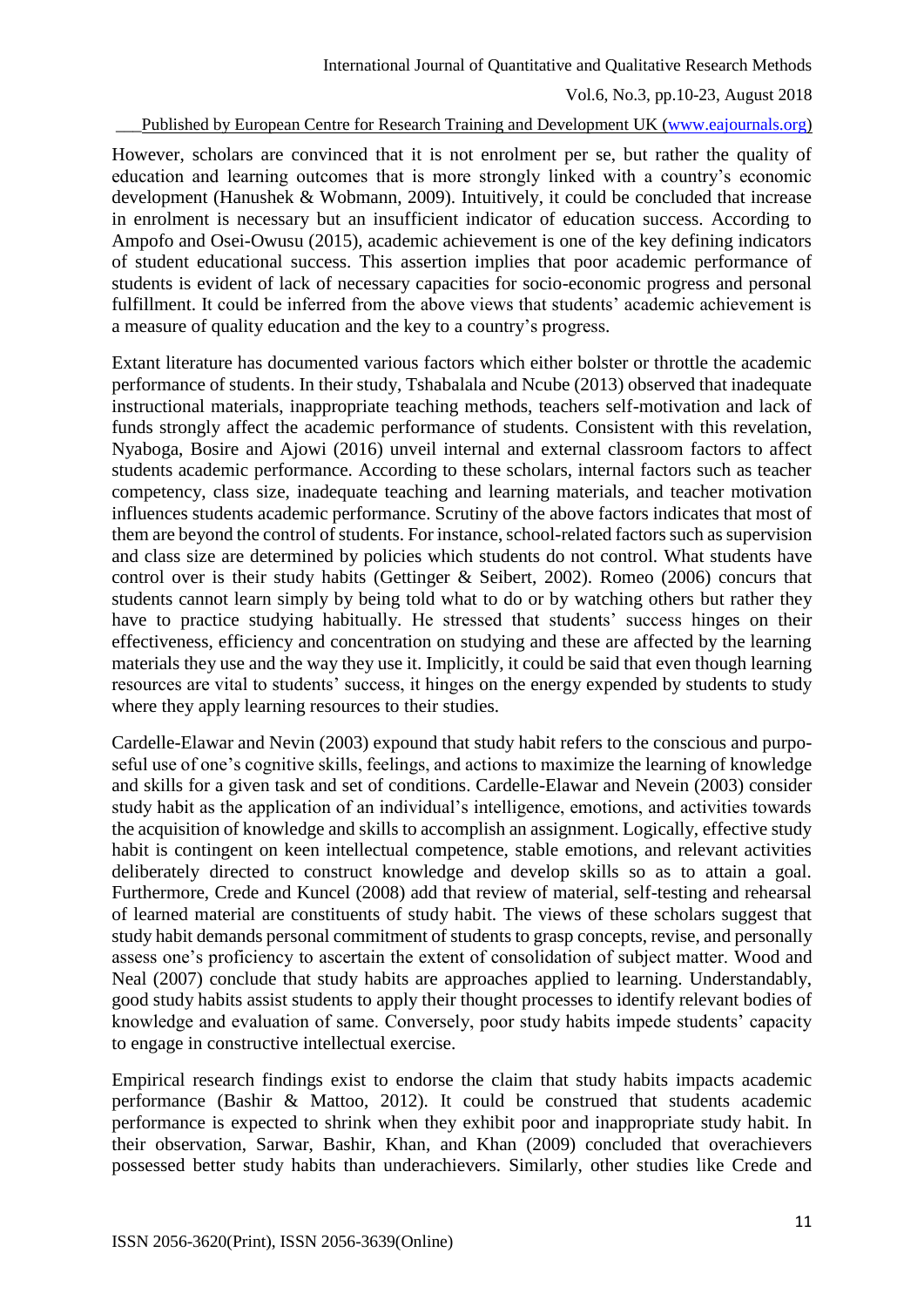#### Published by European Centre for Research Training and Development UK [\(www.eajournals.org\)](http://www.eajournals.org/)

Kuncel (2008) and Nuthana and Yenagi (2009) support the findings of earlier studies that study habits impact academic performance of students. They further revealed that students who are better in reading and note-taking, well prepared for the board examination and have concentration may have better academic achievement. The results of these studies suggest that good study habits enhance academic performance whilst poor study habits stifles students academic performance.

Researchers have documented the effect of demographic variables of students and how they impact on their academic performance. Consequently, studies have unveiled that class level, gender, age, and geographical location of a school are variables that have caught the attention of previous researchers in determining their impact on academic performance of students. A gap between the achievement of boys and girls has been found with girls showing better performance than boys in certain instances (Chambers & Schreiber, 2004). Ceballo, McLoyd and Toyokawa (2004) established in their study that student's gender strongly affects their academic performance with girls performing better in the subjects of Mathematics, and English as well as aggregate performance. These authors explained that girls usually show more efforts in their studies leading to better grades at school. However, this finding of Ugoji (2008) found no significant difference in the academic performance of students based on gender.

Other studies found that age influences academic performance of students. Previous studies (Zeegers, 2004 & Huang and Invernizzi, 2012) found that mature age students consistently perform better on an academics than younger ones. Huang and Invernizzi (2012) found that younger students had lower literacy scores than the older students in the same class. Contrarily, Grissom (2004) in his study concluded that there is a negative relationship between age and achievement which remains persists over time. Therefore, when students grow older their academic performance diminishes. In this study, young and old students were used as predictor of their academic performance. The young were students who were between the ages of 10 to 14. Old were those students who were overage (14 years and above) and still in school as a result of either late entry or repetition. Some scholars depart from the connection between actual age and academic performance when they argue that it is rather the age at which a student enters school that matters.

School location and class have also been explored in several studies in connection to academic performance. According to Akomolafe, and Olaranfemi-Olabisi (2011), school location influences students' academic achievement. More recently, Igboegwu and Okonkwo (2012) study indicated a significant difference in students' achievement with respect to location of school and education zones. Nonetheless, these researchers did not identify the nature of the location that supports superior performance. For class, Bernardi (2014) disclosed that lower grade students outperform their upper grade students. Based on this result, academic performance among JHS 1 students could be better than those in JHS 2. The literature has shown that age, gender, educational zones/school location, and class level are determinants of academic performance albeit with conflicting results. These mixed results suggest that evidence through studies is required to examine the linkage between gender and academic performance.

Meanwhile reports in Ghana have shown that generally, students academic performance at the Basic Education Certificate Examination (BECE) level has been a perturbing issue (Ministry of Education, 2013), and the Ekumfi District is no exception. Students performance at (BECE) in the Ekumfi District is not encouraging as presented in Figure 1.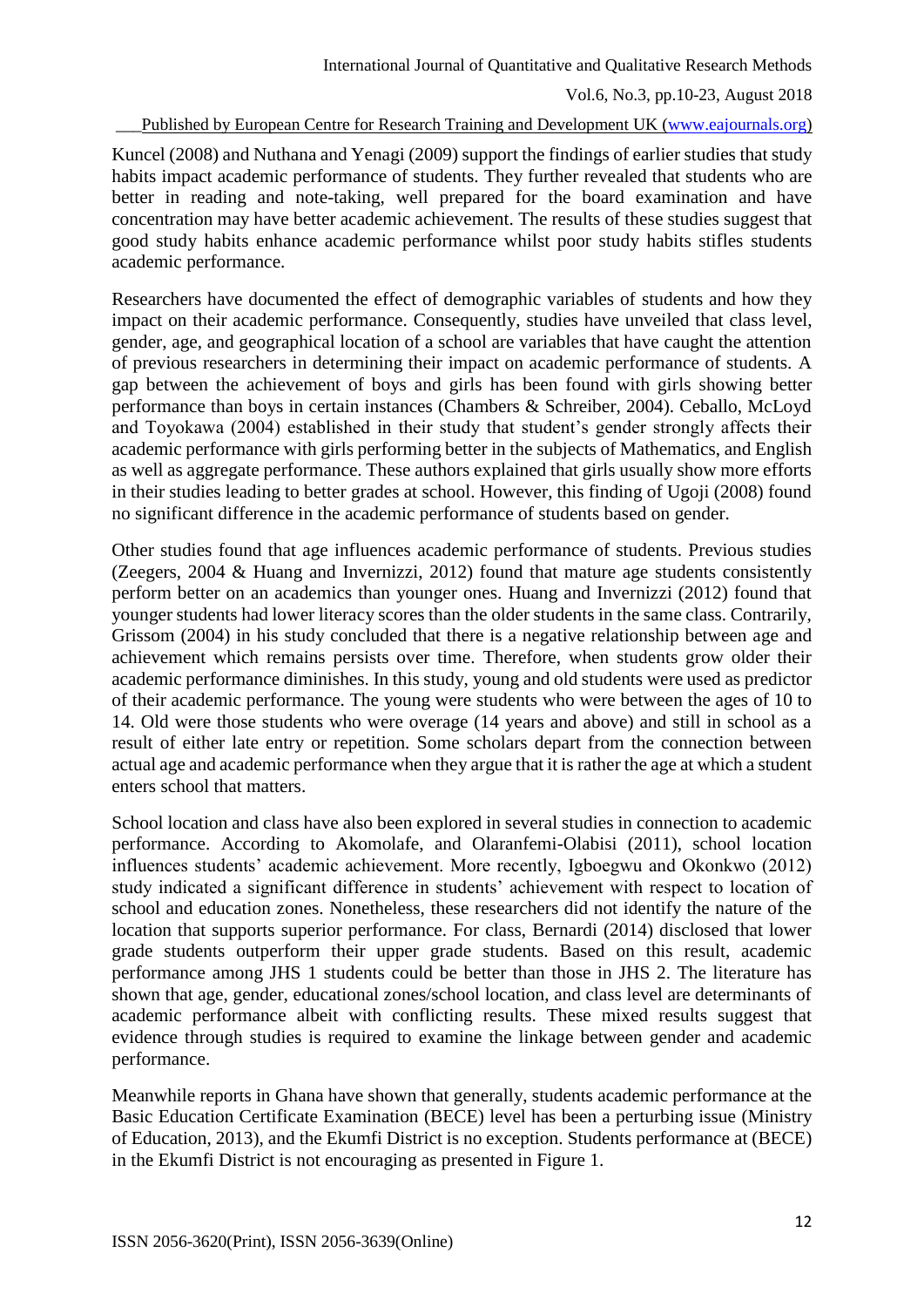Published by European Centre for Research Training and Development UK [\(www.eajournals.org\)](http://www.eajournals.org/)



**Figure 1 BECE Performance History**

## **Source: Ekumfi Education Office Statistics Department (2012-2015)**

It could be observed from Figure 1 that in 2012, 57% passed and 43% failed. Performance however took a nosedive in 2013 where 34% passed while 66% failed. In 2014, 73% passed while 27% failed. Performance again improved in 2015 as 68% passed while 32% failed. The information has disclosed the average performance pass from 2012 to 2015 is 58% which indicated that 42% of the students failed each year. Even though studies have reported that poor study habits led to poor student academic performance (Bashir & Mattoo, 2012; Huang & Invernizzi, 2012). Similarly, the poor academic performance of the students in the Ekumfi District could be attributed to their poor study habits. However, research into the effect between study habits and students' academic performance in the Ekumfi District is rare. It is against this backdrop that this study is carried out to provide empirical evidence on the effect between study habits and students' academic performance in the Ekumfi District.

It is anticipated that the findings will help in obtaining contextual data to shed more light on the effect of study habits on academic performance, thereby expand the frontiers of knowledge in the field. Practically, the researcher hopes that the findings will be significant to education stakeholders to determine how students'' study habits affect their (students) academic performance. This will help them to either intensify or modify their study habits for better academic performance.

The study was guided by this research question:

1. What is the effect of study habits on academic performance of public junior high school students in the Ekumfi District?

The following hypotheses were formulated for the study:

H01: There is no statistical significant difference in the academic performance of students in the circuits.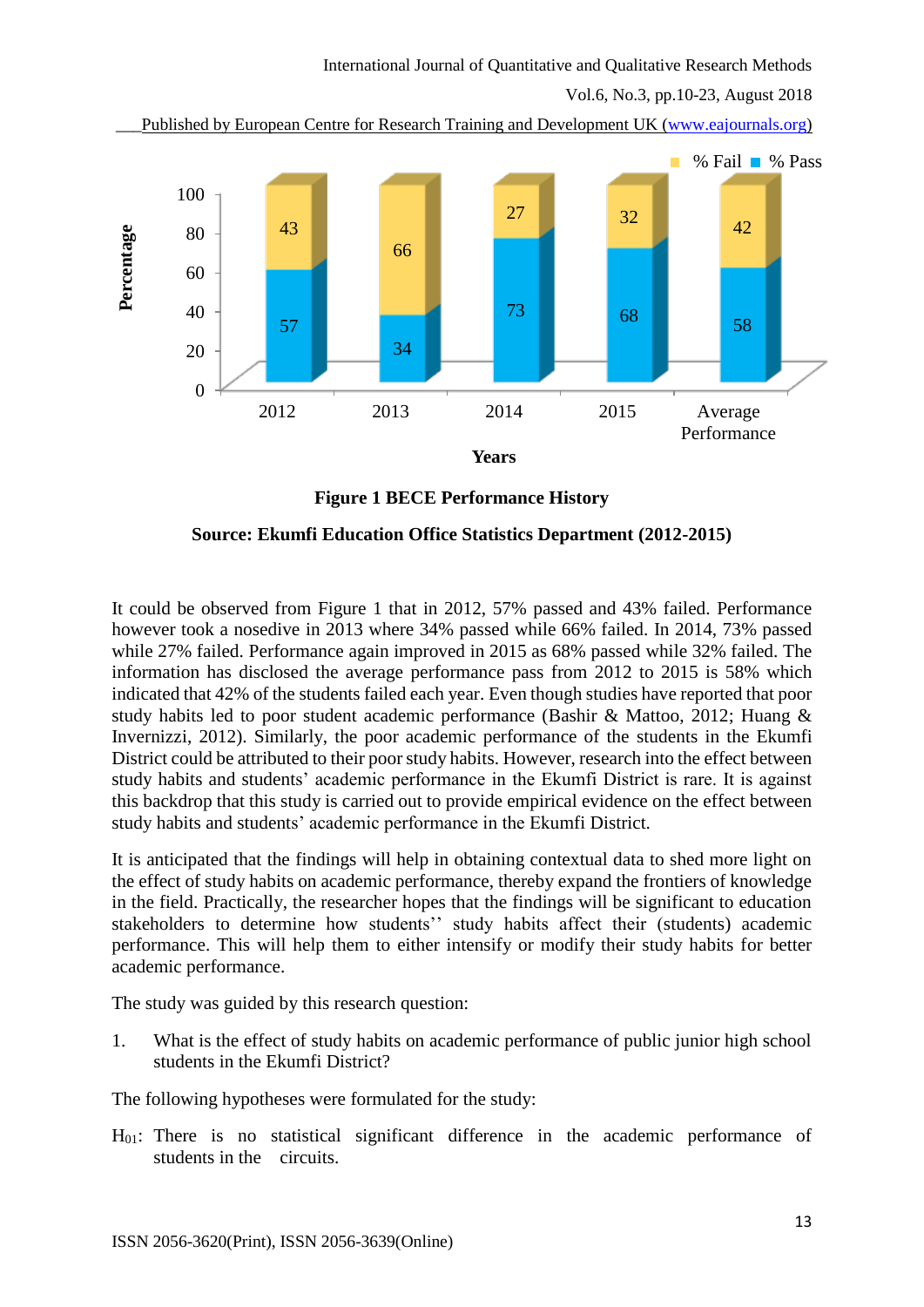Published by European Centre for Research Training and Development UK [\(www.eajournals.org\)](http://www.eajournals.org/)

- HO2: There is no statistical significant difference in the academic performance of JHS1 and JHS2 students in the Ekumfi District.
- HO3: There is no statistically significant difference in the academic performance of boys and girls in the Ekumfi District.
- HO4: There is no statistical significant difference in the academic performance of young and old pupils in the Ekumfi District.

## **METHODOLOGY**

This study employed the cross-sectional descriptive survey design particularly the sequential explanatory mixed method where qualitative data through interviews were collected to supplement the quantitative data for rich and in-depth understanding of the phenomena (Creswell, Plano-Clark, Gutmann, & Hanson, 2003). Therefore, the design involves employing both quantitative and qualitative approaches because researching the issue of study habits of students is complex, and as Creswell (2009) suggests, one approach alone cannot adequately supply all the answers. Accordingly, the variety of data collection instruments will provide rich, in-depth qualitative as well as large objective quantitative data so as to shed light on the study habit of the students, and its effect on their academic performance.

In this research, the target population consisted of all Junior High School students in the Ekumfi District. This comprised 1,644 boys and 1,520 girls, totaling 3,164. These students were considered appropriate for the study because they are preparing to write the Basic Education Certificate Examination (BECE). Their study habits are therefore cardinal to ascertain how they are studying which has implications for their academic performance in the BECE. A sample size of 475 was drawn from the population for the quantitative phase of the study. This sample size was deemed representative of the target population based on the recommendations of Gay and Airasian (2003) that a sample size of 10% to 20% of the target population is representative in descriptive research. This sample size represented about 15% of the target population. The size of the sample was accepted as representative of the target population based on the suggestion by Gay and Airasian (2003) that a sample size of 10% to 20% of the target population is representative in descriptive. The researcher therefore chose a sample size that was greater than the minimum suggestion proposed by Gay and Airasian (2003).

The study adopted a multi-stage sampling method by the use of proportionate stratified random sampling and convenience sampling in the selection of the study sample. Proportionate stratified random sampling was used to put the population into strata and random selection was done so that each stratum is fairly representative of the target population (Cohen, Manion & Morrison, 2011). The main principle of the stratified sampling is that each member of the population has equal chance of being selected to be in the sample, and that the sample replicates the population. The selection of the sample was done at two levels. First, the target population was categorized into five (5) circuit (Eyisam, Essarkyir, Narkwa, Essuehyia, and Otuam), and the percentage of each circuit to the population was computed. For instance, Eyisam Circuit had 695 students representing about 22% of the population. Therefore, 22% of the sample size (475) represents about 104 students. The second stage of the selection was based on gender. Out of the population size for Eyisam (695), 332 (48%) were boys and 363 (52%) were girls. Based on these percentages, 50 boys and 54 girls were selected in Eyisam Circuit using simple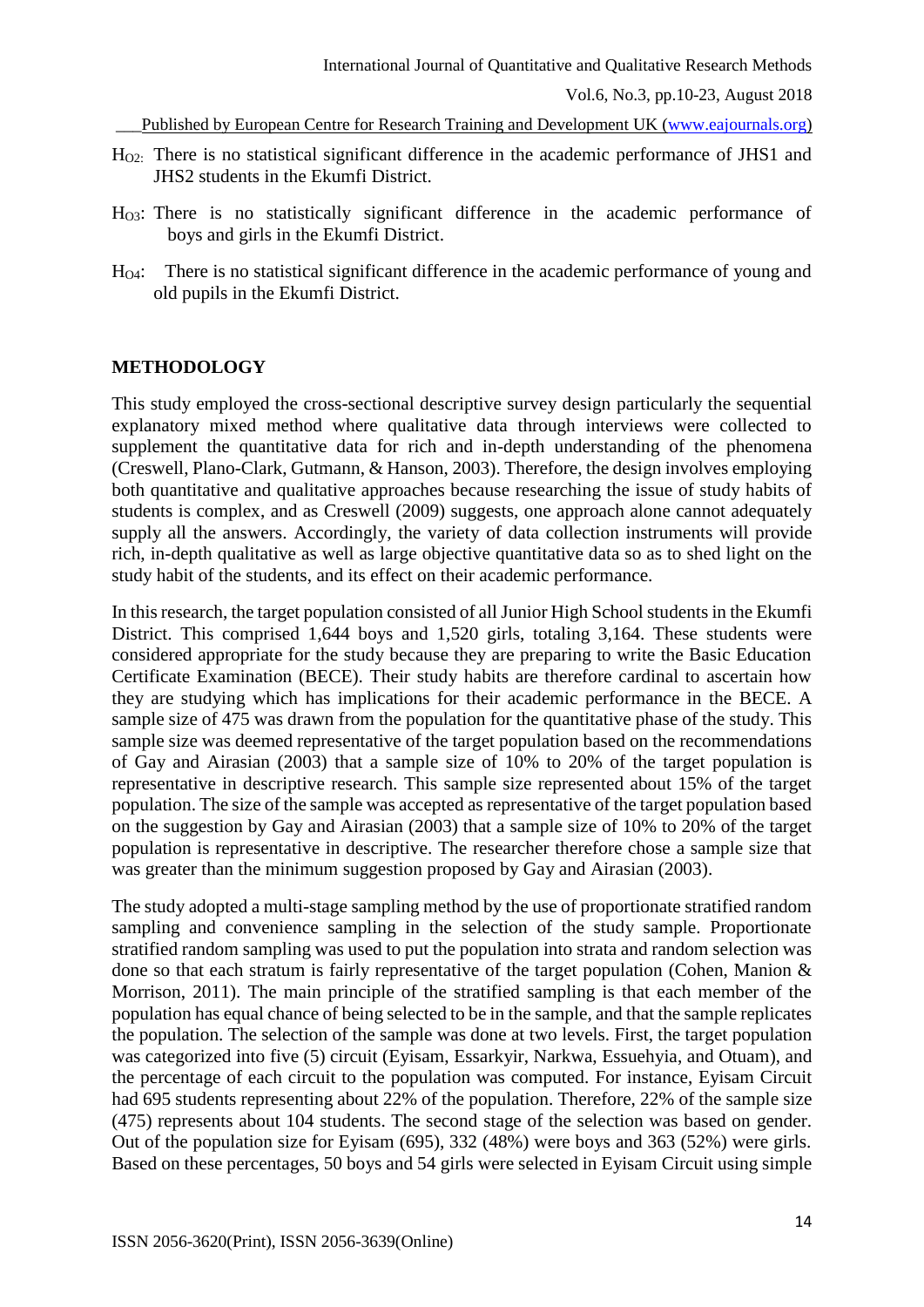#### Published by European Centre for Research Training and Development UK [\(www.eajournals.org\)](http://www.eajournals.org/)

random sampling technique. The same process was followed in selecting sample from the other circuit in the district. Convenience sampling was employed to select 10 students (5 male and 5 female) for the interview. Convenience sampling relies on available participants who agree to participate in a study. Scholars like Polit and Beck (2010) argue that for qualitative studies samples are typically small and based on information needs.

## **INSTRUMENTATION**

Data were collected by an adapted version of Bakare's (1977) Study Habits Inventory (SHI) Questionnaire, self-constructed semi-structured interview guide and checklist that was used to record examination scores of the students. The questionnaires were structured and required participants to circle only one option to reflect their perception. Sekaran, (2006) recounts advantages of using questionnaire such as it being able to obtain data more efficiently, economical in terms of time, energy and costs. Besides, the use of the questionnaire provided an excellent means of measuring attitudes in a large population which can, therefore, be generalized to a larger population (Babbie, 2002). The study habit questionnaire with 34 items categorized under homework and assignments; time allocation; reading and note-taking; concentration; and time management. The questionnaire was made up of two sections. Section A focused on the background information of the students and Section B measured the variables measured on a 5-point Likert scale (1= Strongly Disagree; 2= Disagree; 3= Undecided; 4= Agree; and 5= Strongly Agree).

The study habit questionnaire obtained a high reliability coefficient of 0.88 which falls within the acceptable range of at least 0.7 as recommended by McMillan and Schumacher (2010) of Cronbach alpha coefficient. A rationale for the appropriateness of an interview in this study is put forward by Creswell (2003) when he maintains that it allows exploration of variables under investigation in greater detail, and so complements a survey. The semi-structured interview was one-on-one and allowed the researcher to focus on the research questions, yet open up new avenues for further probing to unearth important issues (Ary, Jacobs, Razavieh, & Sorensen, 2006). With permission from the participants, the conversations were audio taped to ensure a more accurate data representation during transcription and analysis. A checklist was used to collect end of term examination scores in English Language, Integrated Science, Mathematics, and Social Studies for 2016/2017 academic year were used. These subjects were considered because they are core subjects that all students study and are crucial in determining students' grades at the BECE. The examination was conducted by the Ekumfi Education Directorate which was considered to be standardized. Hence, comparison could be made based on the results of the examination within the district.

#### **DATA ANALYSIS**

Prior to the analysis, the researcher read through the questionnaires, and removed those that were not answered or poorly answered. Then, the data were coded and entered into the Version 22 Statistical Product for Service Solution (SPSS) which aided the data analysis. Inferential statistical tools such Multiple Regression, independent sample t-test, and one-way ANOVA were used to analyse the quantitative data whilst the thematic approach was used to analyse the qualitative data. To determine the effect of study habits on academic performance, multiple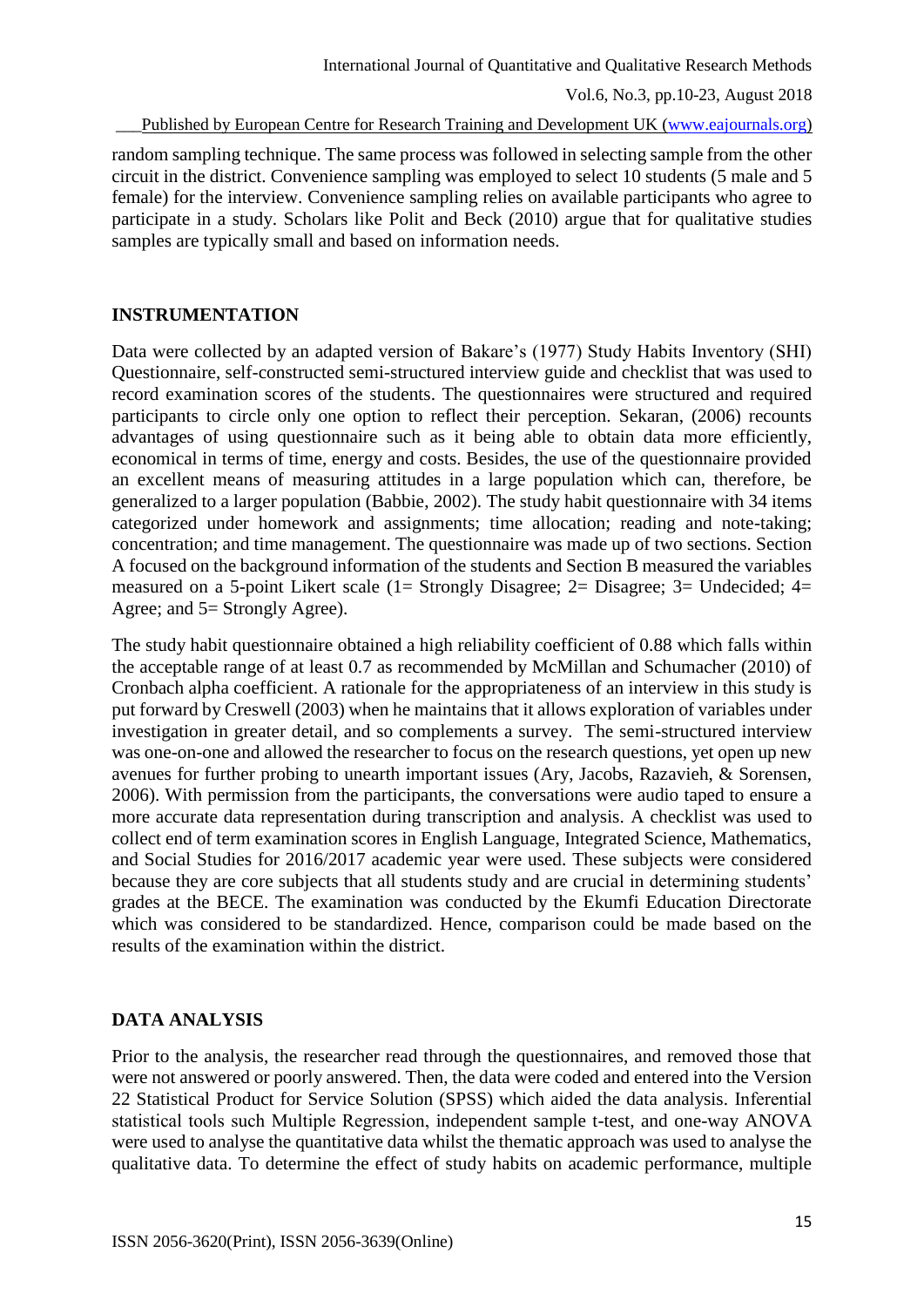Published by European Centre for Research Training and Development UK [\(www.eajournals.org\)](http://www.eajournals.org/)

regression analysis was carried out using forced entry method at 0.05 alpha level. With this method, all the predictor variables were entered into the equation and the relative contribution of each predictor to the outcome variable was assessed (Pallant, 2005). The study habits served as predictor variables, and academic performance was the dependent variable in the regression equation. The formulated hypothesis was tested using independent sample t-test, and one-way ANOVA where means were compared to see if it reached statistical significance. The analysis of the qualitative data was carried by playing the recorded tapes and listening to it for several times, transcribing the tapes into texts, and extracting themes from the responses of the participants.

## **RESULTS AND DISCUSSION**

## **Research Question One:** *What is the effect of study habits on academic performance of public junior high school students in the Ekumfi District?*

In order to answer this research question, a multiple regression analysis was carried out where examination, reading and note-taking, homework and assignments, concentration, and time management were used as predictors of academic performance in the regression model and the results are shown in Table 1.

| Model                                                                                                                       |                   | Sum of<br>Squares | df         | Mean<br>Square | $\mathbf{F}$ | Sig.  |
|-----------------------------------------------------------------------------------------------------------------------------|-------------------|-------------------|------------|----------------|--------------|-------|
|                                                                                                                             | Regression        | 70.279            | 5          | 14.056         | 58.889       | 0.000 |
|                                                                                                                             | Residual<br>Total | 89.267<br>159.546 | 374<br>379 | 0.239          |              |       |
| $R = 0.664$<br>$R^2 = 0.440$<br>Adjusted $R^2$ = 433<br>Std. Error of the Estimate=0.489<br>$\sim$ $\sim$<br>$T'$ 11 1 001/ |                   |                   |            |                |              |       |

#### **Table 1: Multiple Regression and ANOVA Results for Study Habits and Academic Performance**

Source: Field work, 2016

The multiple regression results as presented in Table 1 revealed that collectively study habits accounted for 44% in students academic performance which was proven to be statistically significant  $[F (5, 374) = 58,889, p=0.000]$  at 0.05 alpha level. The results implied that study habit is a good predictor of students' academic performance, and that other factors not included in this study could contribute 56% in students' academic performance in the Ekumfi District.

The study further investigated the contribution of each study habit inventory, and the results are presented in Table 2.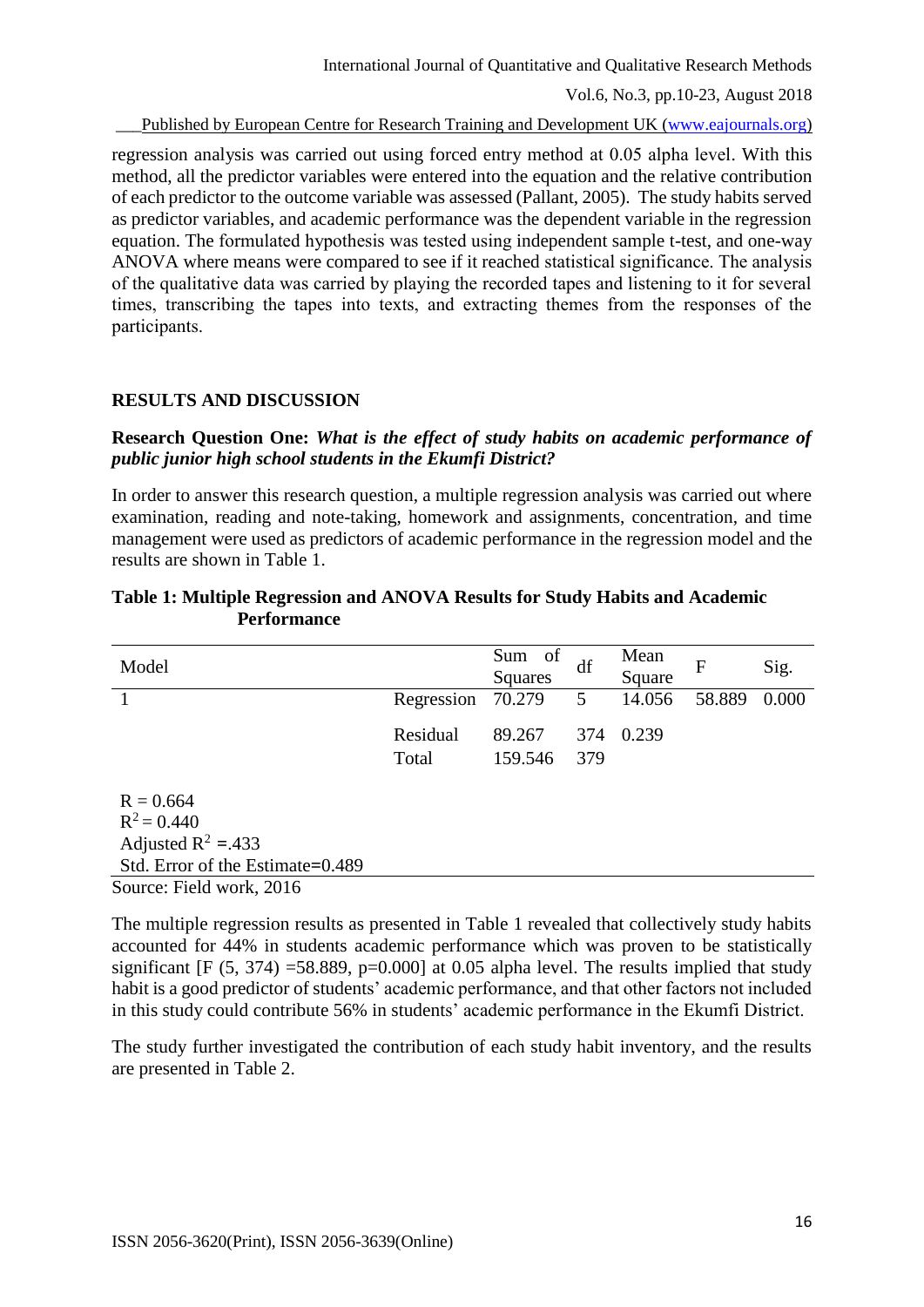|               | Unstandardized<br>Coefficients |       | Standardized |         |       |                                |       |
|---------------|--------------------------------|-------|--------------|---------|-------|--------------------------------|-------|
|               |                                |       | Coefficients |         |       | <b>Collinearity Statistics</b> |       |
|               |                                | Std.  |              |         |       |                                |       |
| Model         | B                              | Error | <b>Beta</b>  | t       | Sig.  | Tolerance                      | VIF   |
| (Constant)    | 0.290                          | 0.206 |              | 1.407   | 0.160 |                                |       |
| Examination   | 0.011                          | 0.049 | 0.011        | 0.215   | 0.830 | 0.585                          | 1.710 |
| Homework and  | 0.034                          | 0.054 | 0.036        | 0.630   | 0.529 | 0.447                          | 2.237 |
| Assignments   |                                |       |              |         |       |                                |       |
| Reading and   | 0.708                          | 0.075 | 0.605        | 9.402   | 0.000 | 0.362                          | 2.765 |
| Note-Taking   |                                |       |              |         |       |                                |       |
| Concentration | $-0.039$                       | 0.046 | $-0.039$     | $-.853$ | 0.394 | 0.719                          | 1.391 |
| Time          | 0.129                          | 0.039 | 0.133        | 3.311   | 0.001 | 0.934                          | 1.071 |
| Management    |                                |       |              |         |       |                                |       |

|  |  |  | Published by European Centre for Research Training and Development UK (www.eajournals.org) |
|--|--|--|--------------------------------------------------------------------------------------------|
|  |  |  |                                                                                            |

**Table 2: Standardized and Unstandardized Coefficientsfor Study Habits** 

An inspection of the Tolerance and Variance Inflation Factor (VIF) results has shown that the assumption of Multicollinearity was not violated. The results in Table 2 disclosed that reading and note-taking ( $\beta$ =0.605, p=0.000) and time management ( $\beta$ =0.133, p=0.001) made unique significant individual contribution to academic performance whilst the contribution of examination ( $\beta$ =0.011, p=0.830), homework and assignments ( $\beta$ =0.036, p=0.529), and concentration ( $\beta$ =.-.039, p=0.394) did not individually contribute significantly to academic performance. It could be noticed that even though reading and note-taking and time management are good predictors of academic performance, the results have shown that reading and note-taking contributed stronger than time management.

Data from the interviews supported the findings of the quantitative data that study habits affect academic performance. One of the students had this to say:

*Those who learn everyday get high marks than those who don't learn at all. Sir if you don't learn you will not know anything. Some of my classmates feel that they are intelligent, so they don't learn. Because they don't learn, they get low marks in class tests and examinations (Female JHS2 Pupil, Interview Data, 2016).* 

However, some of the students stressed that the quality of study habits determines the level of academic performance. This point was contained in the following comment:

*Some of us take the book and behave as if we are studying, but our mind is not on what we are learning. For example, I sometimes take the book to study, but for about ten or fifteen minutes I start to sleep (Female JHS2 Pupil, Interview Data, 2016).* 

Similar point was made by another pupil thus:

*Sir there is one boy in my class who learns well. He knows how to read very well, and he learns always after school. He has small notebooks, and he writes points in these notebooks. Anywhere he goes, he carries these notebooks and read them. He gets high marks and he is always first in examinations (Male JHS1 Pupil, Interview Data, 2016).*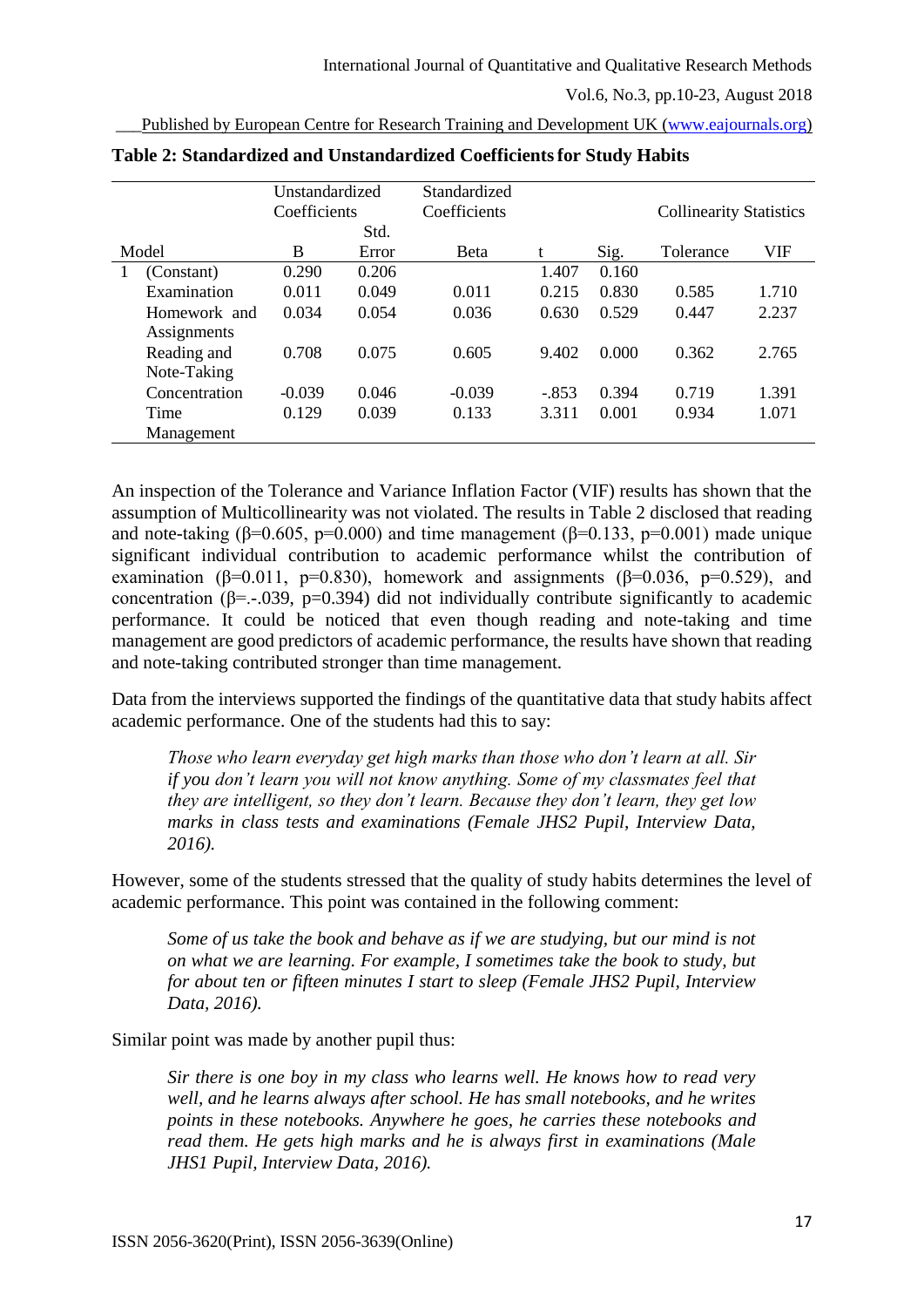Published by European Centre for Research Training and Development UK [\(www.eajournals.org\)](http://www.eajournals.org/)

A girl lamented that:

*I study every day after school, but I don't do well in school. I don't go out like my friends. I am always in the house, and I study my notes and textbooks. But I always forget what I learn (Female JHS1 Pupil, Interview Data, 2016).* 

From the above comments, it is implied that good study habits is liked directly with good academic performance, and ineffective study habits result in poor academic performance.

## **Test of the Study's Hypotheses**

## **Hypothesis 1**

H01: There is no statistical significant difference in the academic performance of students in the circuits.

A one-way between groups ANOVA test was employed to test this hypothesis, and the results are shown in Table 3.

#### **Table 3: ANOVA Results for Circuits and Academic Performance**

|                                    |                | Sum of<br><b>Squares</b> | df | Mean<br>Square                | $\mathbf F$ | Sig. |
|------------------------------------|----------------|--------------------------|----|-------------------------------|-------------|------|
|                                    | Between Groups |                          |    | 9542.9 4 2385.73 36.723 0.000 |             |      |
| Academic Performance Within Groups |                | 24361.9 375 64.965       |    |                               |             |      |
|                                    | Total          | 33904.8 379              |    |                               |             |      |

The ANOVA results in Table 3 has disclosed that the differences in students' academic performance in the circuits reached statistical significance  $[F (4, 375) = 36.723, p=0.000]$  at 0.05 alpha level. Based on this result, the null hypothesis that there is no statistical significant difference in the academic performance of students in the circuits was not supported whilst the alternative hypothesis was supported.

HO2: There is no statistical significant difference in the academic performance of JHS1 and JHS2 students in the Ekumfi District.

The second hypothesis was to examine the effect of level of students on their academic performance. In testing this hypothesis, an independent samples t-test was used and the results are presented in Table 4.

It could be seen from Table 4that JHS2 students performed higher (M=49.14, SD=4.57) than JHS2 students (M=47.36, SD=3.28). The t-test results indicated that there was a statistical significant difference in the performance of JHS2 and JHS1 students  $[t (378) = -1.844, p=0.066,$ 2-tailed] at 0.05 alpha level where JHS2 students had significantly better academic performance than those in JHS1. Therefore, the null hypothesis that there is no statistical significant difference in the academic performance of JHS1 and JHS2 students was not supported whereas the alternative hypothesis was supported.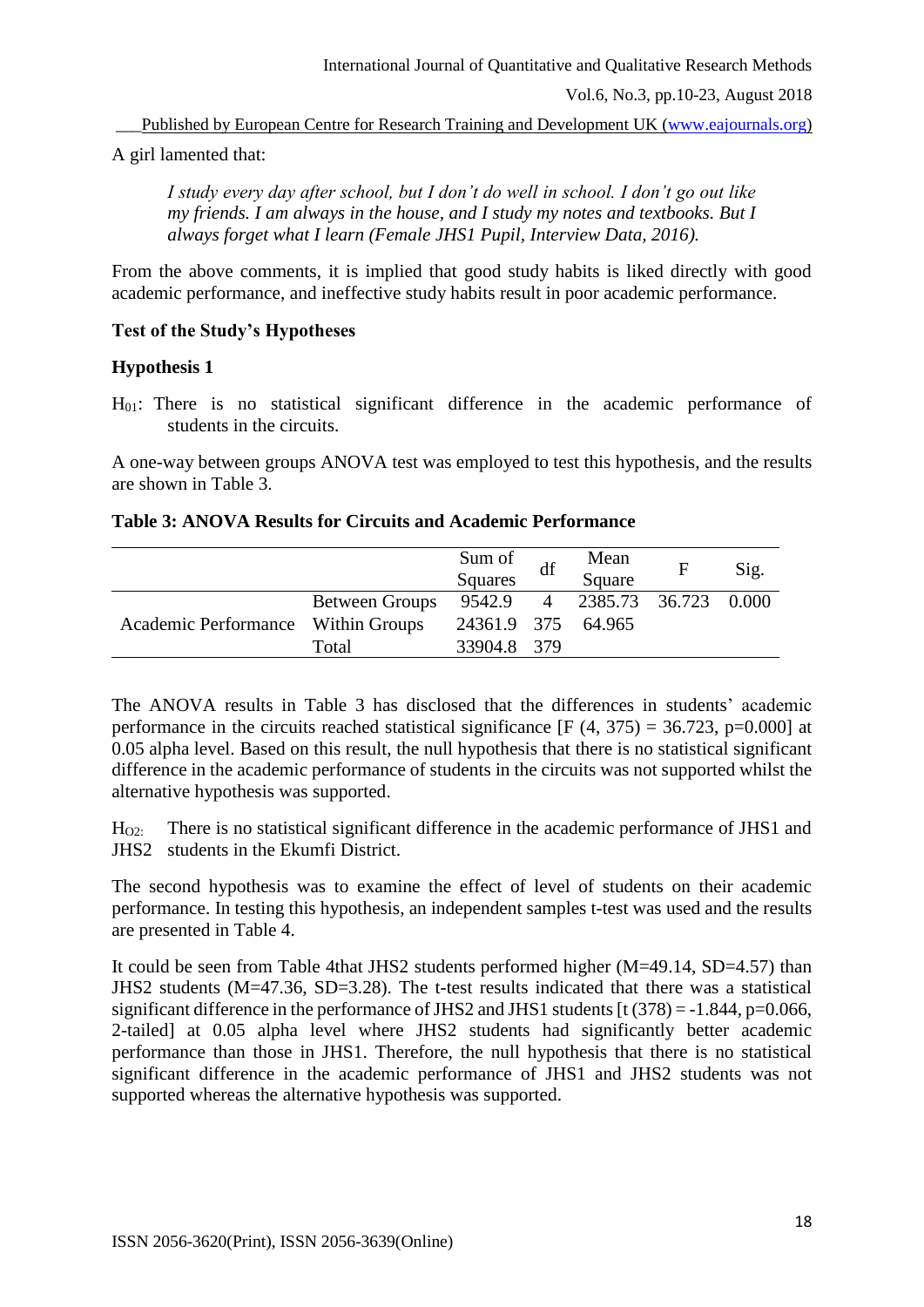| <b>Table</b>            | Mean,<br>4:<br>test Results for Form and Academic Performance |       |              | <b>Standard</b> |       | <b>Deviation</b> |          | and     | T-                    |
|-------------------------|---------------------------------------------------------------|-------|--------------|-----------------|-------|------------------|----------|---------|-----------------------|
|                         | Form                                                          | Mean  | Std.<br>Dev. |                 | F     | Sig.             |          | df      | $Sig. (2-$<br>tailed) |
|                         | JHS <sub>1</sub>                                              | 47.36 | 3.28         | <b>EVA</b>      | 0.000 | 0.983            | $-1.844$ | 378     | 0.066                 |
| Academic<br>Performance | JHS <sub>2</sub>                                              | 49.14 | 4.57         | <b>EVNA</b>     |       |                  | $-1.845$ | 377.804 | 0.066                 |

| Published by European Centre for Research Training and Development UK (www.eajournals.org) |  |  |
|--------------------------------------------------------------------------------------------|--|--|
|--------------------------------------------------------------------------------------------|--|--|

Note: EVA= Equal Variances Assumed; EVNA= Equal Variances not Assumed

HO3: There is no statistical significant difference in the academic performance of boys and girls in the Ekumfi District.

The third hypothesis was to determine the effect of gender on the academic performance of students. In testing this hypothesis, an independent sample t-test was used. The academic performance of boys and girls was compared, and the results are presented in Table 5.

# **Table 5: Mean, Standard Deviation and T-test Results for Gender and Academic Performance**

|                                                                                 |                        |                | Std. |       |             |               | Sig. $(2-$ |
|---------------------------------------------------------------------------------|------------------------|----------------|------|-------|-------------|---------------|------------|
|                                                                                 | Gender Mean Dev.       |                |      | F     | Sig.        | df            | tailed)    |
| Academic                                                                        | Male                   | 48.70 4.76 EVA |      | 1.030 | 0.311 0.886 | 378           | 0.376      |
| Performance                                                                     |                        |                |      |       |             |               |            |
|                                                                                 | Female 47.84 4.14 EVNA |                |      |       |             | 0.887 377.798 | 0.376      |
| Note: $FVA - Faul Variances$ $A$ ssumed: $FVMA - Faul Variances$ not $A$ ssumed |                        |                |      |       |             |               |            |

Note: EVA= Equal Variances Assumed; EVNA= Equal Variances not Assumed

Reviewing Table 5 has shown that boys recorded higher performance (M=48.70, SD=4.76) than girls (M=47.82, SD=4.14). However, the t-test results indicated that the difference in the performance did not reach statistical significance [t  $(378) = 0.886$ , p=0.376, 2-tailed] at 0.05 alpha level due to gender. It could be concluded that the null hypothesis that there is no statistical significant difference in the academic performance of boys and girls in the Ekumfi District is supported whilst the alternative hypothesis was not supported.

HO4: There is no statistical significant difference in the academic performance of young and old pupils in the Ekumfi District.

To provide answers to this hypothesis, the performance of young and old pupils were compared, and the results are shown in Table 6.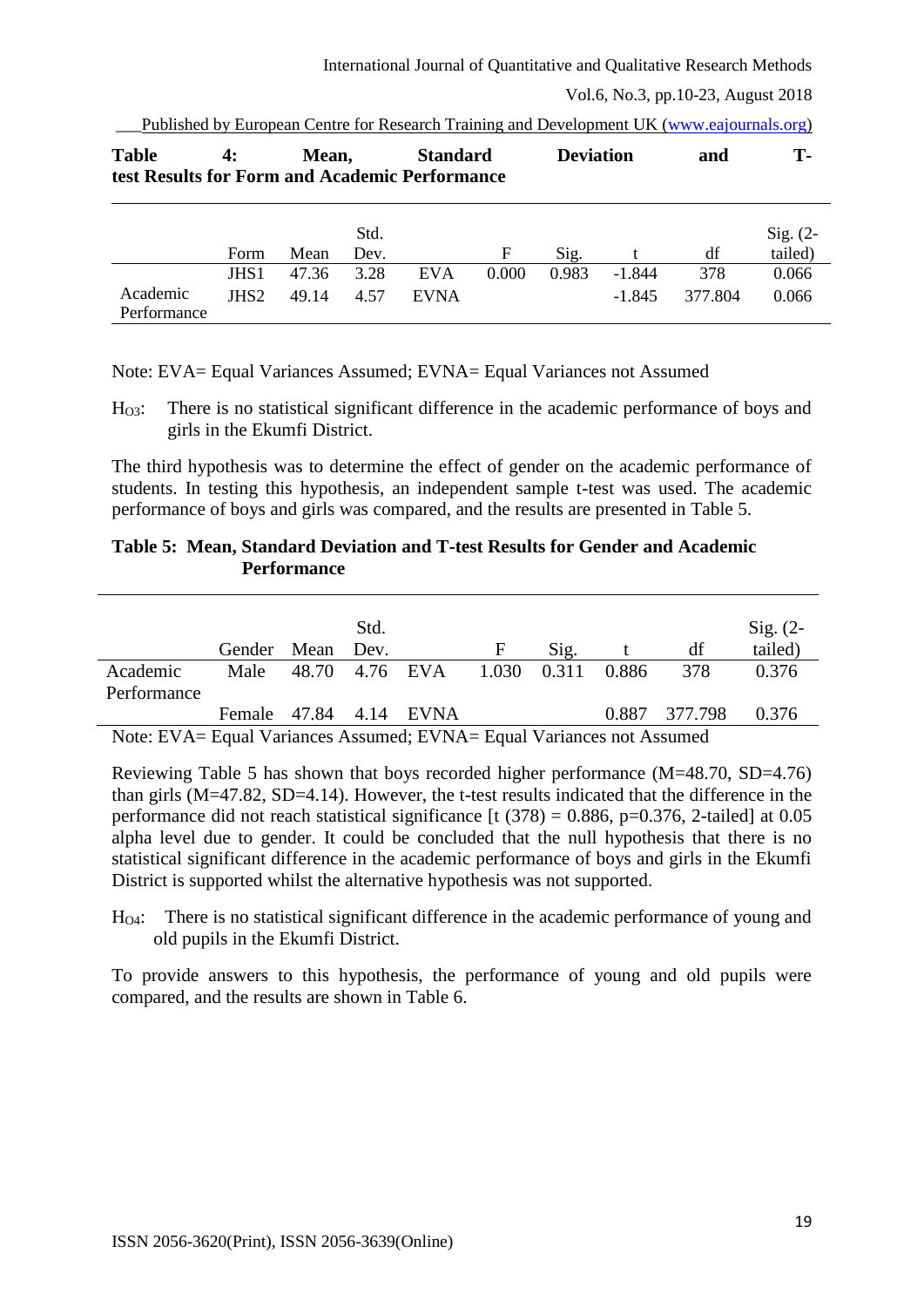Published by European Centre for Research Training and Development UK [\(www.eajournals.org\)](http://www.eajournals.org/)

|             |  | Table 6: Mean, Standard Deviation and T-test Results for Sex and Academic |  |  |  |  |
|-------------|--|---------------------------------------------------------------------------|--|--|--|--|
| Performance |  |                                                                           |  |  |  |  |

|                                                                                                                                               |     |           | Std. |                                       |   |      |                       | Sig. $(2-$ |
|-----------------------------------------------------------------------------------------------------------------------------------------------|-----|-----------|------|---------------------------------------|---|------|-----------------------|------------|
|                                                                                                                                               | Age | Mean Dev. |      |                                       | F | Sig. | df                    | tailed)    |
| Academic<br>Performance                                                                                                                       |     |           |      | Young 48.02 2.51 EVA 0.001 0.971 .751 |   |      | 378                   | 0.453      |
|                                                                                                                                               | Old |           |      | 48.80 3.36 EVNA                       |   |      | $-.755$ 250.002 0.451 |            |
| $N_{\text{obs}}$ $EVA = E_{\text{coul}} V_{\text{cmin}}$ $A_{\text{coumod}}$ $EVMA = E_{\text{coul}} V_{\text{cmin}}$ and $A_{\text{coumod}}$ |     |           |      |                                       |   |      |                       |            |

Note: EVA = Equal Variances Assumed; EVNA = Equal Variances not Assumed

It could be observed from Table 6 that older students recorded higher performance ( $M = 48.80$ ,  $SD = 3.36$ ) than younger pupils (M = 48.02, SD = 2.51). Nevertheless, the t-test results confirmed that there was no statistical significant difference in the performance of pupils [t  $(378) = -0.751$ ,  $p = 0.453$ , 2-tailed at 0.05 alpha level due to age. Based on these results, the null hypothesis that there is no statistical significant difference in the academic performance of young and old pupils in the Ekumfi District was supported whilst the alternative hypothesis was not supported.

# **DISCUSSION OF RESULTS**

In examining the effect of study habits on the academic performance of students, the findings revealed that study habits accounted for 44% in students academic performance which was proven to be statistically significant  $[F (5, 374) = 58.889, p=0.000]$ . Based on these results, it was concluded that study habits was a good predictor of academic performance of students in the Ekumfi District. This finding concurs with previous studies (Crede  $\&$  Kuncel, 2008; Nuthana & Yenagi, 2009; Sarwar et al., 2009; Bashir & Mattoo, 2012) where it was found that study habits affected academic performance of students. Nevertheless, reading and note-taking ( $\beta$ =0.605, p=0.000) and time management ( $\beta$ =0.133, p=0.001) made unique contributions to academic performance of the students whereas examination ( $\beta$ =.011,  $p$ =.830), homework and assignments ( $\beta$ =0.036, p=0.529), and concentration ( $\beta$ =.-039, p=0.394) did not influence academic performance. The finding that time allocation does not affect academic performance is inconsistent with Strauss and Volkwein's (2002) study where it was discovered that time allocation influenced academic performance whilst is agrees with previous studies (Minotti, 2005; Mushtag & Khan, 2012) where homework/assignment affected academic performance. Besides, the finding of the study is similar to Kiewra, Benton and Lewis's (2007) finding that note taking influences academic attainment of students. Whilst this study validates the finding of Oladele (2000) that concentration affects academic performance, it disagrees with Oluwatimilehin and Owoyele's (2012) where it was found that concentration did not academic performance. Furthermore, this study's finding reflects Agarwal's (2008) that time management influenced academic performance.

Four hypotheses were tested in this study. For the first hypothesis, it was revealed that there was a statistical significant difference in the academic performance of students in the circuits which endorses previous studies (Akomolufe & Olorumfemi-Olabisi, 2011; Igboegwu & Okonkwo, 2012) where school location and education zones influenced students' academic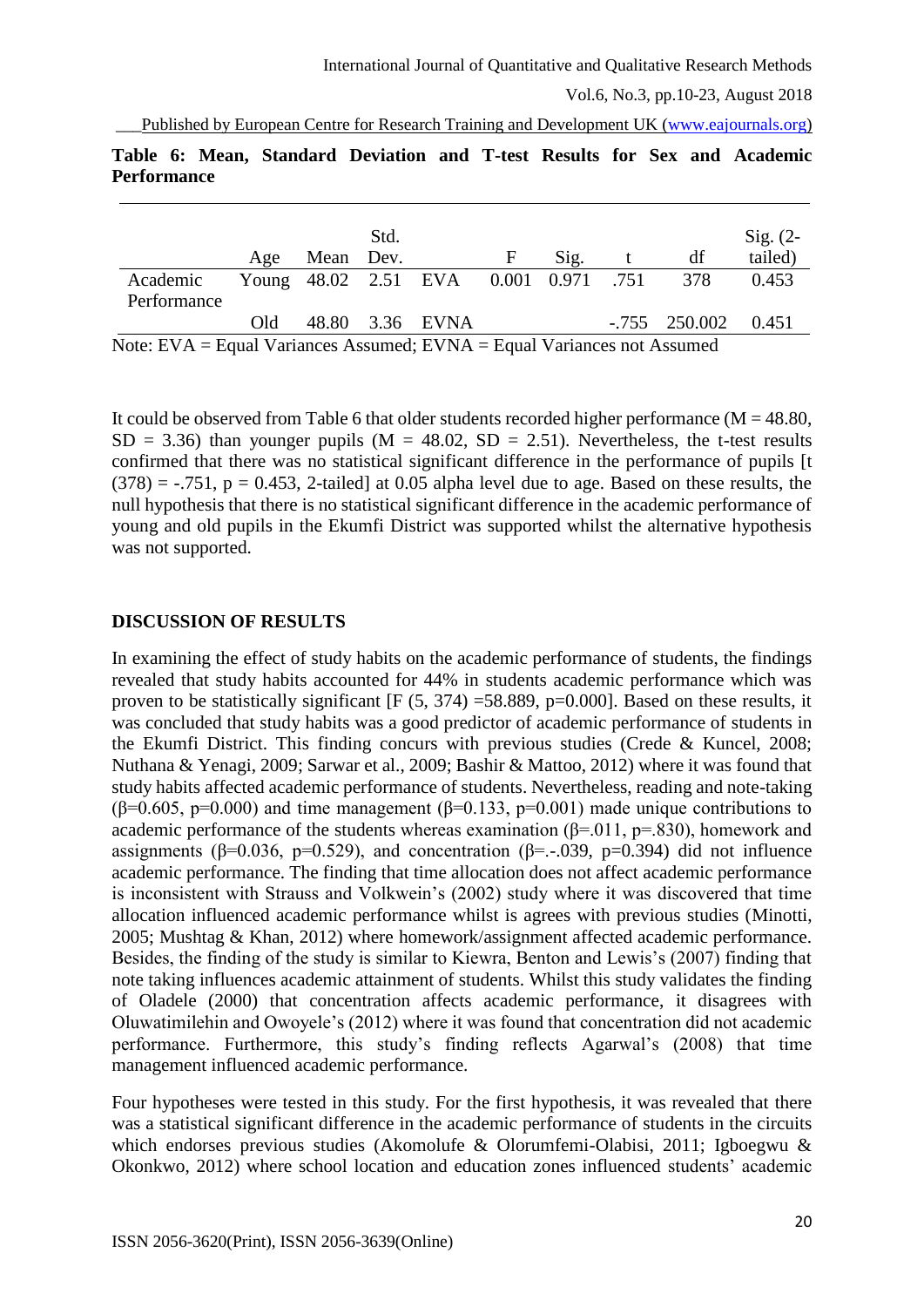Published by European Centre for Research Training and Development UK [\(www.eajournals.org\)](http://www.eajournals.org/)

achievement. Evidence on the second hypothesis proved that JHS1 and JHS2 students differed in their academic performance where JHS2 students outperform those in JHS1. This finding disagrees with Bernardi's (2014) conclusion that lower grade students outstrip their upper grade peers in academic performance. However, performance in both classes was below average. On gender, the study found that that boys and girls did not differ in their academic performance departs from previous studies (Ceballo, McLoyd & Toyokawa, 2004; Chambers & Schreiber, 2004) but supports Ugoji's (2008) finding. Finally, evidence on the fourth hypothesis disclosed that age did not influence academic performance of the students which contradicts the results of previous studies (Zeegers, 2004; Huang & Invernizzi, 2012).

## **CONCLUSIONS**

Based on the findings of the study, it was concluded that study habits is vital in determining academic performance of students in the Junior High Schools in Ekumfi District in the Central Region of Ghana. With this exposé, it is important that students adopt good study habits if they desire to improve their academic performance. However, it was established that even though gender and age did not significantly influence students' academic performance, the results of the study indicated that circuits of students and form (JHS1 / JHS 2) influenced the academic performance of students.

# **RECOMMENDATIONS**

Based on the findings and conclusions drawn, the following recommendations are made from the study:

- 1. The study disclosed that study habits impacted academic performance of the students. Accordingly, it is recommended that the Ministry of Education and the Ghana Education Service should organize in-service training for head teachers, teachers, and parents to help them identify the preferred study habits of the students and guide them accordingly.
- 2. The study has shown that reading and note-taking and time management contributed significantly to academic performance. Therefore, it is recommended that head teachers and teachers adopt measures to strengthen students' reading and note-taking and time management skills to boost academic performance.
- 3. Again, the students should be reoriented to improve study habits in relation to time allocation, concentration, and homework/ assignment since these are crucial aspects of schooling. In line with this, the Colleges of Education and the universities in charge of teacher education should incorporate contents related to students' study habits into their curricula so that graduates are well grounded to assist students in their study habits for improved academic performance.
- 4. Based on the finding that circuits and form of the students affect their academic performance, it is recommended that attention should be directed in these areas since it has the potential to affect the academic performance of students.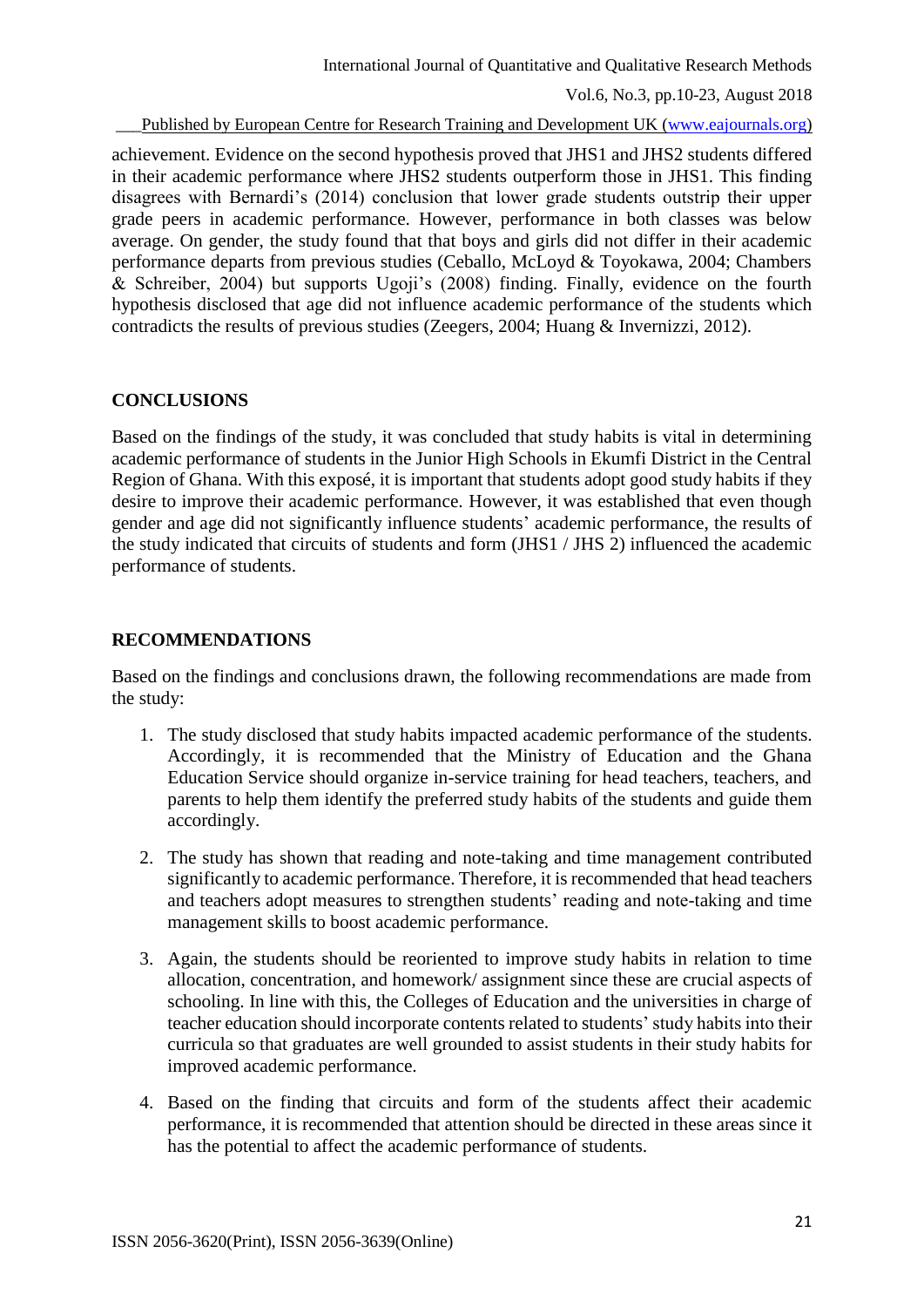Published by European Centre for Research Training and Development UK [\(www.eajournals.org\)](http://www.eajournals.org/)

#### **REFERENCES**

- Akomolafe, M. T., & Olaranfemi-Olabisi, F. A. (2011). Impact of family type on secondary school students' academic performance in Ondo State, Nigeria. *European Journal of Educational Studies*, 3, 481-487.
- Ampofo, E. T., & Osei-Owusu, B. (2015). Students' academic performance as mediated by students' academic ambition and effort in the public senior high schools in Ashanti Mampong Municipality of Ghana: *International Journal of Academic Research and Reflection. 2015; 3(5):*19-35.
- Akyeampong, K., Djangmah, J., Oduro, A., Seidu, A. & Hunt, F. (2007). *Access to basic education in Ghana: The Evidence and issues*. CREATE, Centre for International Education.
- Ary, D., Jacobs, L. C., Razavieh, A., & Sorensen, B. (2006). *Research in education* (6th ed.). United Kingdom: Wadsworth.
- Babbie, E., (2007). *The Practice of Social Research* (10<sup>th</sup> Ed.). USA: Thomas Wadsworth.
- Bakare, C. G. M. (1977). *Study habits inventory.* Ibadan: Psychoeducational Research Productions.
- Bashir, I., & Mattoo, N. H. (2012). A Study on Study Habits and Academic Performance among Adolescents (14-19) years. *International Journal of Social Science Tomorrow*, 1-5.
- Bernardi, F. (2014). Compensatory advantage as a mechanism of educational inequality: A regression discontinuity based on month of birth. *Sociology of Education, 87*(2), 74-88.
- Cardelle-Elawar, M. & Nevin A. (2003). The role of motivation on strengthening teacher identity: Emerging themes. *Action in Teacher Education, 23*(3), 48-58.
- Ceballo, R., McLoyd, V. & Toyokawa, T. (2004). The influence of neighborhood quality on adolescents' educational values and school efforts. *Journal of Adolescent Research, 19*(6), 716-739.
- Chambers, E. A. & Schreiber, J. B. (2004). Girls' academic achievement: Varying associations of extracurricular activities. *Gender and Education, 16*(3), 327-346.
- Cohen, L., Manion, L. & Morrisson, K. (2011). *Research Methods in Education* (7<sup>th</sup> Ed.). London: Routledge.
- Credé, M. & Kuncel, N. R. (2008). Study habits, skills, and attitudes: The third pillar supporting collegiate academic performance. *Perspectives on Psychological Science*, 3(6), 425-453.
- Creswell, J. W. (2003). *Research design: Qualitative, Quantitative, and Mixed Method Approaches* (2nd Ed.). Thousand Oaks, CA: Sage Publications.
- Creswell, J. W. (2009). *Research Design: Qualitative, Quantitative, and Mixed Methods Approaches* (3rd ed.). Thousand Oaks, CA: SAGE Publications, Inc.
- Creswell, J. W., Plano-Clark, V. L., Gutmann, M. L. & Hanson, W. E. (2003). *Advanced Mixed Methods Research Designs*. Thousand Oaks, CA: Sage.
- Education Sector Performance Report, (2013). Republic of Ghana Ministry of Education: [https://www.google.com.ghFinalEducationSectorReport.2013.pdf&usg=AFQjCNEXbH](https://www.google.com.ghfinaleducationsectorreport.2013.pdf&usg=afqjcnexbh2-26eonarik2mc9tn8tgbkxa/) [2-26EOnArik2MC9TN8TGbKXA.](https://www.google.com.ghfinaleducationsectorreport.2013.pdf&usg=afqjcnexbh2-26eonarik2mc9tn8tgbkxa/)
- Gay, L. R., & Airasian, P. (2003). *Educational research: Competencies for analysis and Applications* (7<sup>th</sup> Ed.). Upper Saddle River, NJ: Pearson Education, Inc.
- Gettinger, M., & Seibert, J. K. (2002). Contributions of study skills to academic competence. *School Psychology Review*, 31(3), 350-365.